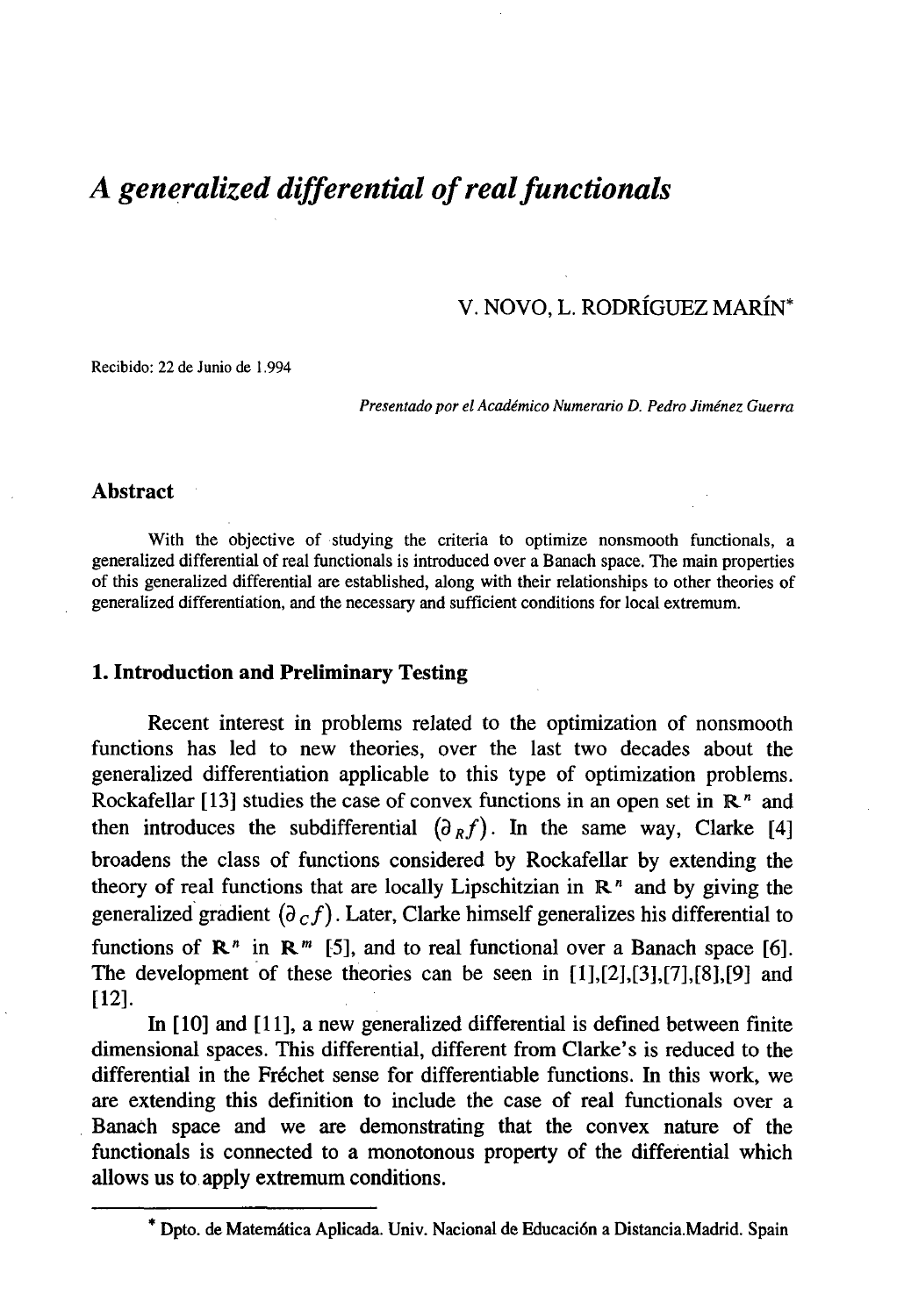G-differentiability of f at a is equivalent to convexity of next generalized directional derivative:

$$
d^+f(a,v)=\limsup_{t\to 0}\frac{f(a+tv)-f(a)}{t}
$$

Summarized below, are some results that we will need later. Supposing that f is a real function defined in an interval  $I \subset \mathbb{R}$  and  $co(M)$  the convex hull of M. If a, x and  $x_n$  are elements of I, and  $(x_n) \rightarrow a$  when  $n \rightarrow \infty$  we determine that:

$$
F(a, x) = \frac{f(x) - f(a)}{x - a}; l(f, a, x_n) = \lim_{n \to \infty} F(a, x_n)
$$

It is said that  $f$  is stable at a if there exists a reduced neighbourhood  $V$  of a and a constant  $k > 0$  such that,  $|F(a, x)| \le k$  for all  $x \in V$ .  $(x_n) \rightarrow a$  is said to be a G-derivability sequence of f at a if  $l(f, a, x_n)$  exists and is finite. The set of Gderivability sequences of f at a is called  $S(f, a)$ .

*f* is G-derivable at *a* if all sequence  $(x_n) \rightarrow a$  contains at least one subsequence  $(x_k) \in S(f, a)$ . The G-derivative of f at a is:

$$
\partial f(a) = co\big\{l(f,a,x_n) : (x_n) \in S(f,a)\big\}
$$

If f is stable at a, then  $\partial f(a)$  is a convex compact set. Additionally, the stability of  $f$  in  $a$  is equivalent to the G-derivability. These definitions and the calculus rules of G-derivatives can be seen in [10] and [11], as well as the following mean value theorem for G-derivatives and the necessary extremum condition.

If *f* is stable at each point of  $[a, b]$ , then there exist  $c \in (a, b)$  and  $\xi \in \partial f(c)$  such that  $f(b)-f(a)=\xi(b-a)$ .

If *a* is a local extremum of *f*, then  $0 \in \partial f(a)$ . In everything that follows, *A* is an open set of the *E* real Banach space, *E'* is the topological dual, f is a real functional defined in A and  $a \in A$ . If  $(t_n) \to 0$  is a sequence of real numbers and  $v \in E$ ,  $v \neq 0$  we denote:

$$
F(a, v, t_n) = [f(a + t_n v) - f(a)] / t_n ; l(f, a, v, t_n) = \lim_{n \to \infty} F(a, v, t_n)
$$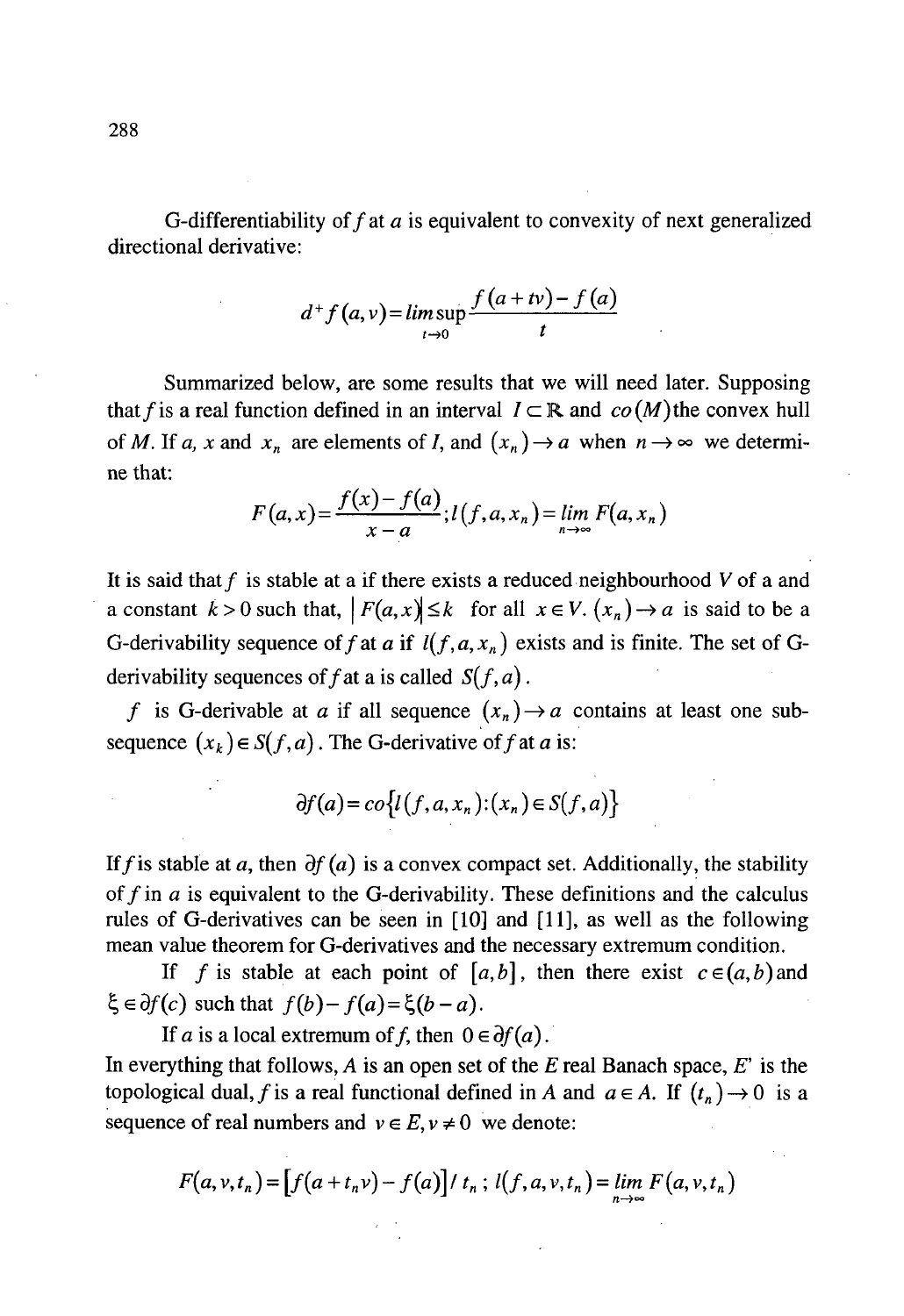For each  $v \in E$ ,  $v \neq 0$  the real function  $g_v$  is defined in the open set  $D = \{t \in \mathbb{R} : a + tv \in A\}$  to be  $g_v(t) = f(a + tv)$ .

## **2. G-Differential of Real Functionals**

f is stable at  $a \in A$  if there exists a V neighbourhood of a and a constant  $k > 0$ , such that for all x in V,  $|f(x) - f(a)| \le k||x - a||$ . S(A) denotes the linear space of stable real functionals at each point of A. It is clear that if  $f$  is stable at *a*, then  $g_v$  is stable at  $t = 0$  for each v in E.

The directional G-derivative of  $f$  at  $a$  with respect to a vector  $v$  is defined by:

$$
\partial_{\nu} f(a) = co\{l(f,a,\nu,t_n) : (t_n) \in S(g_{\nu},0)\}; \; \partial_0 f(a) = \{0\}
$$

Proof of two next propositions are the same as th.2.4 and prop.2.5 [11].

**Proposition 2.1** If  $f$  is stable at  $a$ , then for each  $v$  we have:

(i)  $\partial_y f(a)$  is a non-empty convex compact subset in R.

(ii) There exists  $k > 0$ , such that  $\partial_{\nu} f(a) \subset [-k \|\nu\|, k \|\nu\|].$ 

**Proposition 2.2** If f is stable at a, then the set-valued function  $T: E \rightrightarrows \mathbb{R}$ . defined by  $T(v) = \partial_y f(a)$  is an odd prefan in loffe's terminology [8]. (i.e.,  $T(v)$  is a convex compact set,  $0 \in T(0)$  and  $T(\lambda v) = \lambda T(v)$  for all  $\lambda \in \mathbb{R}$ ).

If  $f$  is stable at  $a$ , then the generalized directional derivatives  $d^+ f(a,.) E \to \mathbb{R}$  and  $d^- f(a,.) E \to \mathbb{R}$  are defined by:

$$
d^+ f(a, v) = \limsup_{t \to 0} \frac{f(a + tv) - f(a)}{t}
$$
  

$$
d^- f(a, v) = \liminf_{t \to 0} \frac{f(a + tv) - f(a)}{t}
$$

**Proposition 2.3** If  $f$  is stable at  $a$ , then:

i)  $d^+ f(a,.) : E \to \mathbb{R}$  is positively homogeneous.

ii)  $d^+ f(a, v) = -d^- f(a, -v)$ , for each v.

iii) 
$$
\partial_v f(a) = [d^- f(a, v), d^+ f(a, v)].
$$

Proof.

i) If  $\lambda > 0$  we have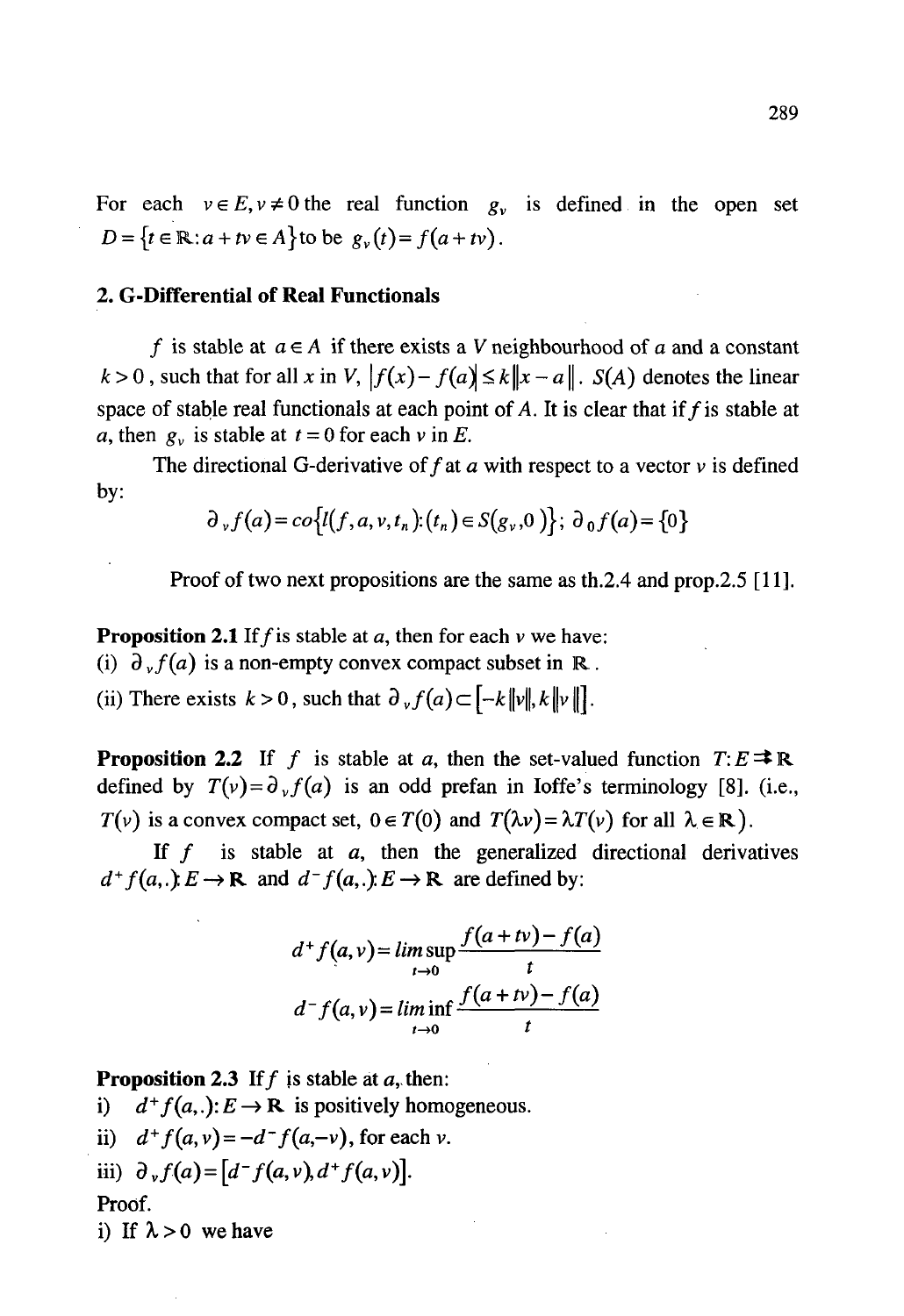$$
d^+ f(a, \lambda \nu) = \limsup_{t \to 0} \frac{f(a + t\lambda \nu) - f(a)}{t} = \lambda \limsup_{t \to 0} \frac{f(a + t\lambda \nu) - f(a)}{\lambda t} = \lambda d^+ f(a, \nu)
$$

ii) For each  $v$  in  $E$ , we have

$$
d^+ f(a,v) = \limsup_{t\to 0} \frac{f(a+tv)-f(a)}{t} = \limsup_{t\to 0} -\frac{f(a+(-t)(-v))-f(a)}{-t} =
$$

$$
= \limsup_{\mu \to 0} -\frac{f(a + \mu(-\nu)) - f(a)}{\mu} = -\liminf_{\mu \to 0} \frac{f(a + \mu(-\nu)) - f(a)}{\mu} = -d^{-}f(a, -\nu).
$$

iii) It is clair that

$$
d^+ f(a, v) = \sup_{(t_n) \in S(g_v, 0)} \left\{ \lim_{n \to \infty} \frac{f(a + t_n v) - f(a)}{t_n} \right\} = \sup \partial_v f(a)
$$

$$
d^- f(a, v) = \inf_{(t_n) \in S(g_v, 0)} \left\{ \lim_{n \to \infty} \frac{f(a + t_n v) - f(a)}{t_n} \right\} = \inf \partial_v f(a).
$$

**Definition 2.4** It is said that f is G-differentiable at a, if for each  $\nu$  and each  $l \in \partial_y f(a)$  there exists a linear continuous selection  $\xi \in E'$  from the set valued function T, such that  $\xi(v) = l$ . The set of these selections is the G-differential of f at a and is denoted by  $\partial f(a)$ .

From this definition it follows that  $\partial f(a)(v) = \partial_y f(a)$  and  $d^+ f(a,.)$  is the support function of  $\partial f(a)$  (13).

$$
d^+f(a,v) = \sup{\{\xi(v): \xi \in \partial f(a)\}}
$$

**Proposition 2.5** If f is G-differentiable at a, then  $\partial f(a)$  is a convex and \*-weak compact set in E'.

Proof.  $\partial f(a)$  is convex because  $\partial_y f(a)$  is for each v in E. We will show that  $\partial f(a)$  is bounded. If  $\xi \in \partial f(a)$  then

$$
\|\xi\| = \sup_{\|\nu\|=1} |\xi(\nu)| \le \sup_{\|\nu\|=1} |T(\nu)| \le k
$$

290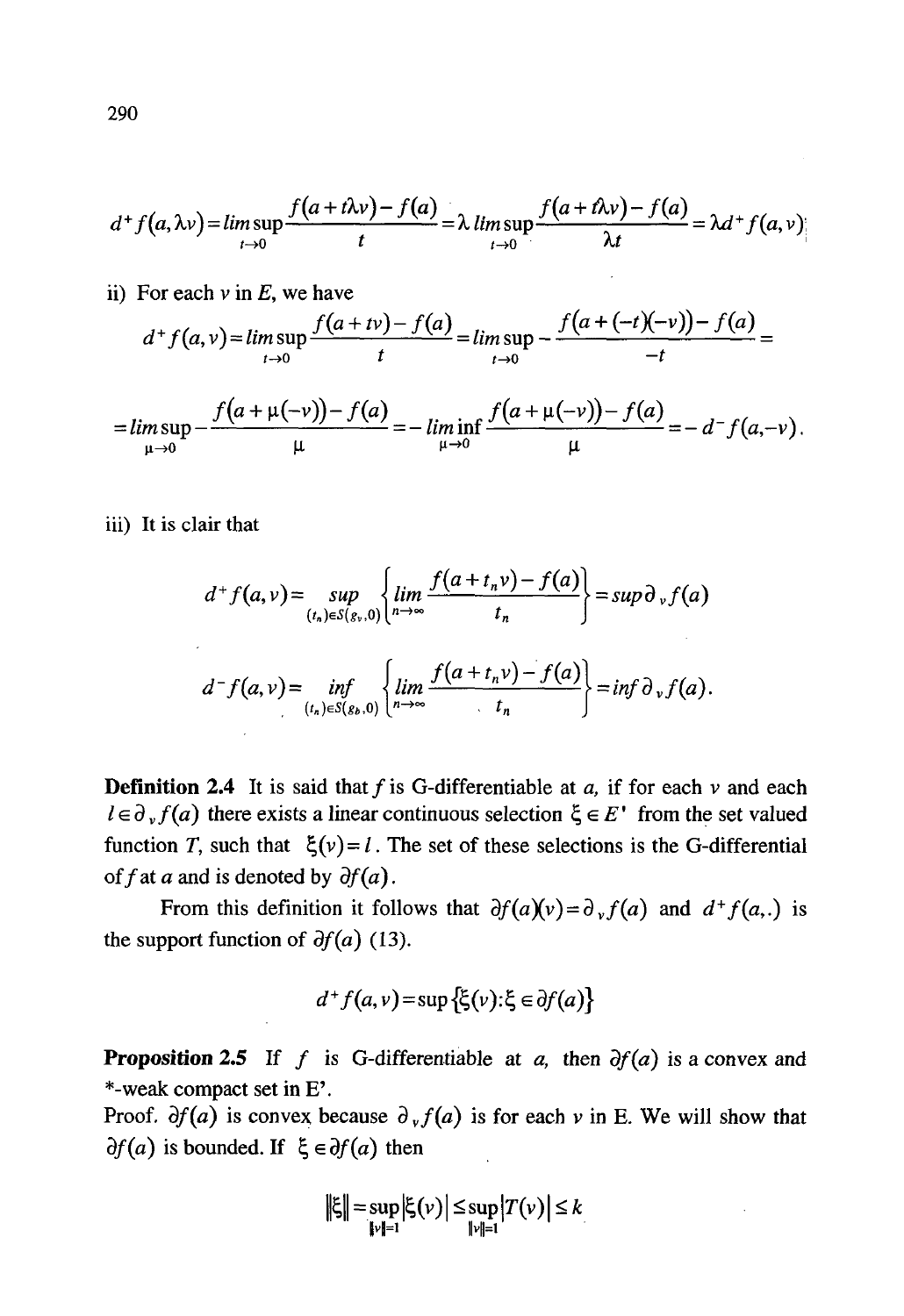Suppose *E'* with the \*-weak topology and let  $\xi \in \overline{\partial f(a)}$ . For each v in *E*, there exists a sequence  $(\xi_n) \subset \partial f(a)$  such that  $\lim_{n \to \infty} \xi_n(v) = \xi(v)$ . Because  $\xi_n \in \partial f(a)$ for each  $n \in \mathbb{N}$ , we deduce that  $\xi_n(v) \in \partial_v f(a)$  and since  $\partial_v f(a)$  is closed, we find  $\xi(v) \in \partial_y f(a)$  for each v in E and therefore  $\xi \in \partial f(a)$ .

Lemma 2.6 Let f be stable at a and  $\xi \in E'$ . If  $\xi(v) \le d^+ f(a,v)$  then  $d^- f(a, v) \le \xi(v) \le d^+ f(a, v)$ , and  $\xi(v) \in T(v)$ . Proof. Because  $d^+ f(a, v) = -d^- f(a, -v)$ , we have

$$
-\xi(v) = \xi(-v) \le d^+ f(a, -v) = -d^- f(a, v)
$$

then  $\xi(v) \ge d^-f(a, v)$  and from 2.3 (iii) it follows that  $\xi(v) \in T(v)$ .

**Theorem 2.7** Let f be stable at a, then the following propositions are equivalent:

(i) *T* is a set-valued fan.

(ii)  $f$  is G-differentiable at a.

(iii)  $d^+ f(a,.)$  is a convex functional.

Proof: The proof of (i)  $\Leftrightarrow$  (ii) is analogous to that of theorem 2.9 [11].

(ii)  $\Rightarrow$  (iii). Because  $v \rightarrow d^+ f(a, v)$  is the supremum of linear functionals.

(iii)  $\Rightarrow$  (ii). Since f is a stable functional at a, we have  $\partial_{\mu} f(a) \neq \emptyset$  for all u in *E.* Let *u* in *E*,  $l \in \partial_u f(a)$  and  $\alpha$  be the linear functional of  $L = \{v = \lambda u : \lambda \in \mathbb{R}\}$ in R such that  $\alpha(u) = l$ . For all  $v \in L$  from 2.2 it follows that:

$$
\alpha(v) = \alpha(\lambda u) = \lambda \alpha(u) \in \lambda \partial_u f(a) = \partial_{\lambda u} f(a) = \partial_v f(a)
$$

and consequently  $\alpha(v) \leq d^+ f(a, v)$  for all  $v \in L$ .

Because  $d^+ f(a,.)$  is a convex and positively homogeneous functional, there exists a linear functional  $\xi: E \to \mathbb{R}$  such that:

 $\xi(v) = \alpha(v)$ ,  $\forall v \in L$  and  $\xi(w) \le d^+ f(a, w)$   $\forall w \in E$ .

From 2.6 we have  $\xi(w) \in T(w)$  for all w in E and being  $\xi$  continuous (prop. 2.1 ii) f is G-differentiable in *a.*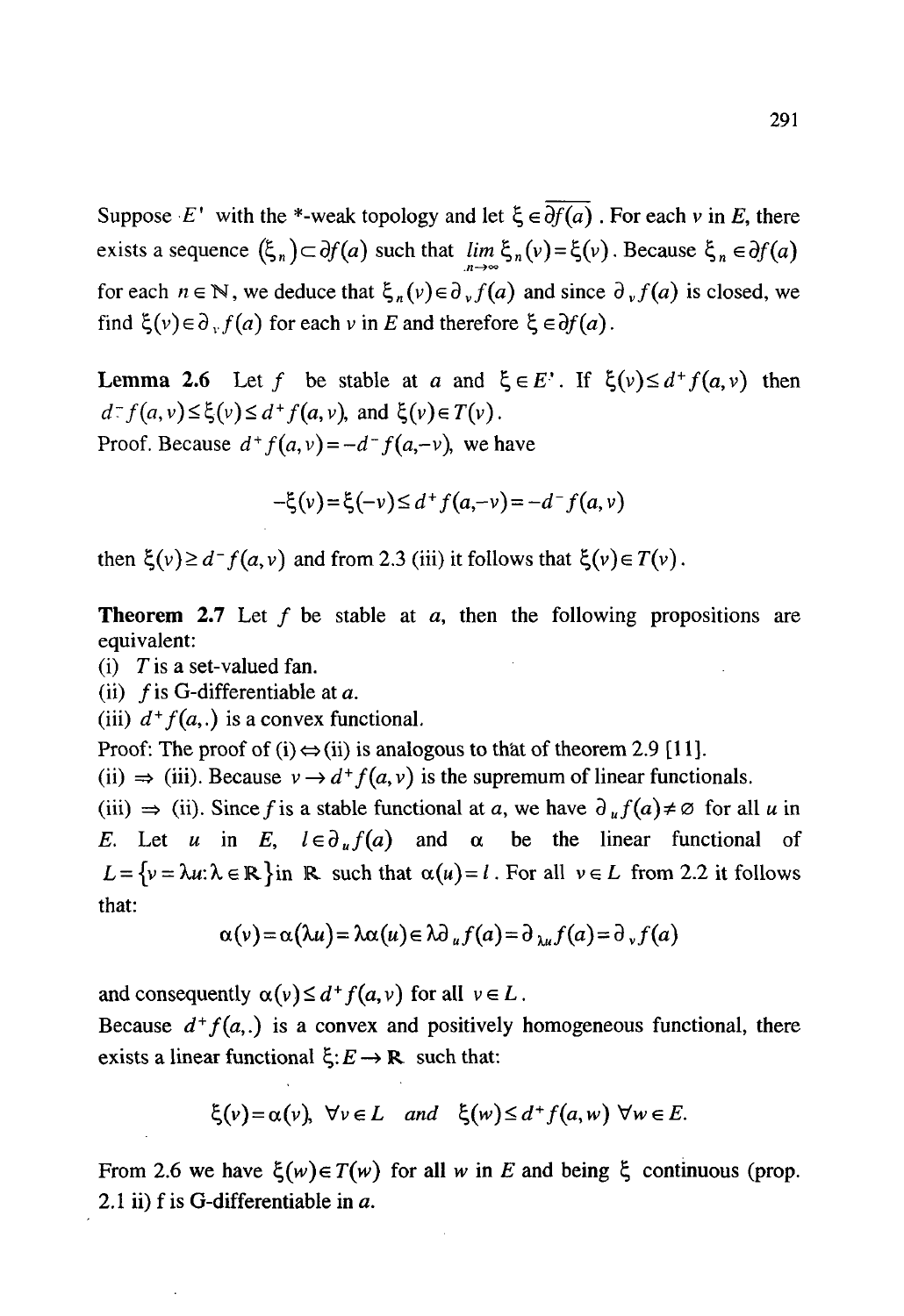**Corollary 2.8.** If f is G-differentiable at a, then

$$
\partial f(a) = \partial_R d^+ f(a,0)
$$

Proof. From 2.7 we know that  $d^+ f(a,.)$  is a convex functional, then there exists  $\partial_R d^+ f(a,0)$ . Let  $\xi$  be an element in  $\partial_R d^+ f(a,0)$ , we have

$$
d^+f(a,v) \geq d^+f(a,0) + \xi(v-0), \forall v \in E.
$$

Because  $d^+ f(a,0) = 0$  we have  $\xi(v) \le d^+ f(a,v)$  for all v in E, and consequently  $\xi \in \partial f(a)$ .

Proof of the other inclusion is analogous.

It is easy to prove that if f is a G-differentiable functional at  $a$ , then:

$$
\partial(\lambda f)(a) = \lambda \partial f(a)
$$

where  $\lambda \in \mathbb{R}$ . If f, g are G-differentiable at a, then

$$
\partial (f+g)(a) \subset \partial f(a) + \partial g(a)
$$

In the following theorem, the relationship with other differential definitions is studied.

#### **Theorem 2.9**

(i)  $\partial f(a) = {\xi}$  iff is Gâteaux differentiable at a.

(ii) If f is convex in A, then  $\partial f(a) = \partial f(a)$  for each a in A.

(iii) If f is locally Lipschitzian in A, then  $\partial f(a) \subset \partial_c f(a)$  for each a in A.

Proof: (i) is a direct consequence of definition 2.4.

(iii) is deduced by taking into account that

$$
d^+f(a,v) \leq \limsup_{h\to 0,\lambda\downarrow 0} \left[ f(a+h+\lambda v) - f(a+h) \right] / \lambda
$$

for each  $a$  in  $A$  and all  $v$  in  $E$ .

(ii) If  $t_1, t_2 \in D, \alpha \ge 0, \beta \ge 0, \alpha + \beta = 1$ , then

$$
g_{\nu}(\alpha t_1 + \beta t_2) = f[a + (\alpha t_1 + \beta t_2)\nu] = f[\alpha(a + t_1\nu) + \beta(a + t_2\nu)] \le \le \alpha f(a + t_1\nu) + \beta f(a + t_2\nu) = \alpha g_{\nu}(t_1) + \beta g_{\nu}(t_2)
$$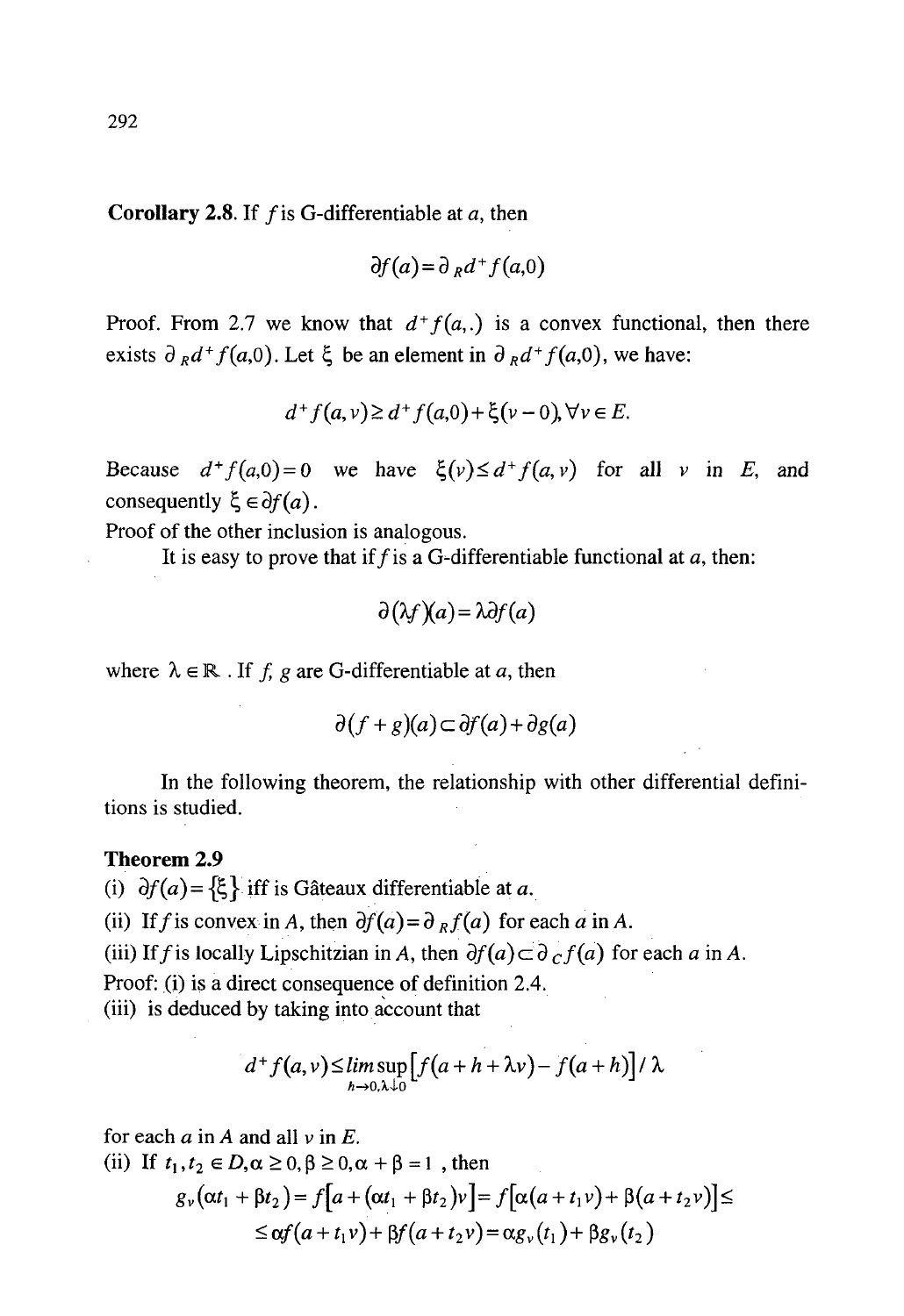which means that for each v in E,  $g_y$  is a convex function and therefore

$$
\partial_{\nu} f(a) = \partial g_{\nu}(0) = [f_{-}(a; \nu), f_{+}(a; \nu)]
$$

where  $f_{-}$ ,  $f_{+}$  are the one-sided derivatives (see [13]). From lemma 2.6 we deduce that  $\xi \in \partial f(a)$  if and only if  $\xi(v) \leq f'_{+}(a;v)$  for each v in E and consequently  $\partial f(a) = \partial g f(a)$ .

Proceeding exactly as in the proof of theorem 2.10 [11], we obtain:

**Theorem 2.10** If f es G-differentiable at A and  $[a, a+h] \subset A$ , then there exist  $\theta \in (0,1)$  and  $\xi \in \partial f(a+\theta h)$ , such that

$$
f(a+h)-f(a)=\xi(h).
$$

## **3. Extremum Conditions**

 $\pm$ 

Throughout this section, we assume that  $f$  is G-differentiable at each point of A.

**Theorem 3.1** If a is a local extremum of f, then  $0 \in \partial f(a)$ .

Proof. As f has a local extremum in a, for each v,  $g_y$  has a local extremum in 0; it follows that  $0 \in \partial g_v(0) = \partial_v f(a)$  for each v. We have  $0(v) = 0 \in \partial_v f(a)$  and consequently  $0 \in \partial f(a)$ .

The following definition tranfers the concept of monotony to the case of set-valued functions.

**Definition 3.2** It is said that the set-valued function  $M: A \rightrightarrows E'$  is non decreasing (non increasing) monotonous in *A,* if for all *x, y* in *A,*  $\xi \in M(x), \eta \in M(y)$  the following is verified

$$
(\xi - \eta)(x - y) \ge 0 \quad [(\xi - \eta)(x - y) \le 0].
$$

**Theorem 3.3** Let A be an open convex set, and  $f$  be G-differentiable in A. The set-valued function  $\partial f: A \rightrightarrows E'$  is non decreasing (non increasing) monotonous in A if, and only if,  $f$  is a convex (concave) functional in A.

Proof. If f is a convex functional in A, then  $\partial f(x) = \partial_R f(x)$  and for fixed x, y in A we have (see [13])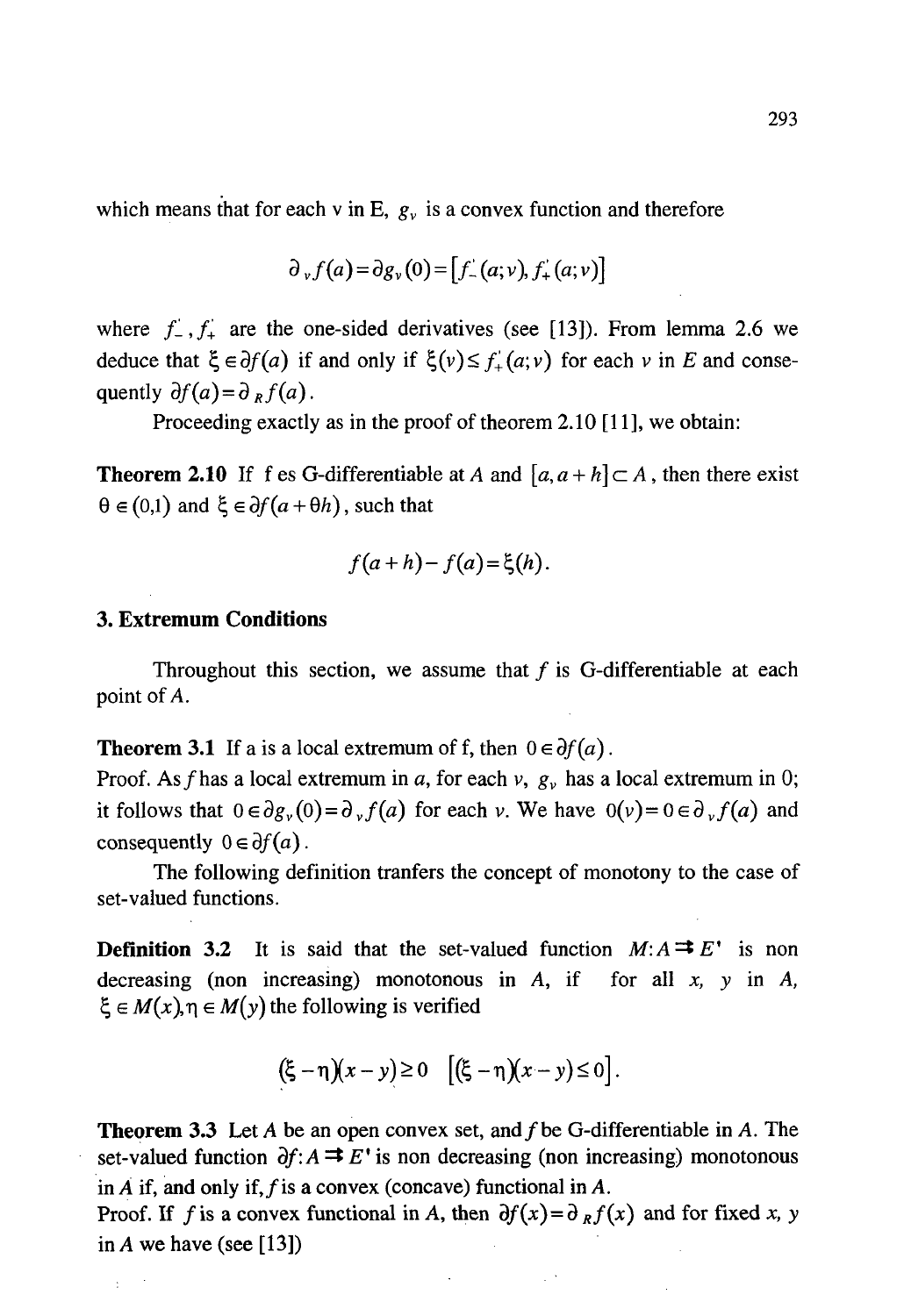$$
\xi \in \partial f(x) \quad \text{iff} \quad f(y) \ge f(x) + \xi(y - x)
$$
\n
$$
\eta \in \partial f(y) \quad \text{iff} \quad f(x) \ge f(y) + \eta(x - y)
$$

for all  $\xi \in \partial f(x), \eta \in \partial f(y)$  it follows that

$$
\xi(x - y) \ge f(x) - f(y) \ge \eta(x - y); (\xi - \eta)(x - y) \ge 0
$$

and  $\partial f$  is non-decreasing monotonous in A.

Conversely, suppose  $\partial f$  is non-decreasing monotonous in A.  $f$  is a convex functional in  $A$  if, and only if,

$$
f[a + \lambda(b-a)] \le f(a) + \lambda[f(b) - f(a)] \tag{1}
$$

for all a, b in A and  $\lambda \in [0,1]$ . (1) is equivalent to

$$
(1 - \lambda)[f(x) - f(a)] \le \lambda [f(b) - f(x)] \tag{2}
$$

where  $x = a + \lambda(b - a)$ . From 2.10, there exist c in  $(a, x)$  and  $\xi \in \partial f(c)$  such that  $f(x) - f(a) = \xi(x - a)$  and there exist d in  $(x, b)$  and  $\eta \in \partial f(d)$ , so that  $f(b) - f(x) = \eta(b - x)$  which (2) is equivalent to

$$
(1 - \lambda)\xi(x - a) \leq \lambda \eta(b - x) \tag{3}
$$

and since  $(1 - \lambda)(x - a) = \lambda(b - x) = \lambda(1 - \lambda)(b - a)$ , (3) is equivalent to

$$
\xi(b-a) \leq \eta(b-a)
$$

It is clear that  $d-c = \alpha(b-a)$  for some  $0 < \alpha < 1$ ; since f is non-decreasing monotonous in A,  $(\xi - \eta)(c - d) \ge 0$  must be true and therefore

$$
(\xi - \eta)(a - b) = \frac{1}{\alpha}(\xi - \eta)(c - d) \ge 0
$$

from where  $\xi(b-a) \leq \eta(b-a)$  and consequently f is a convex functional in A.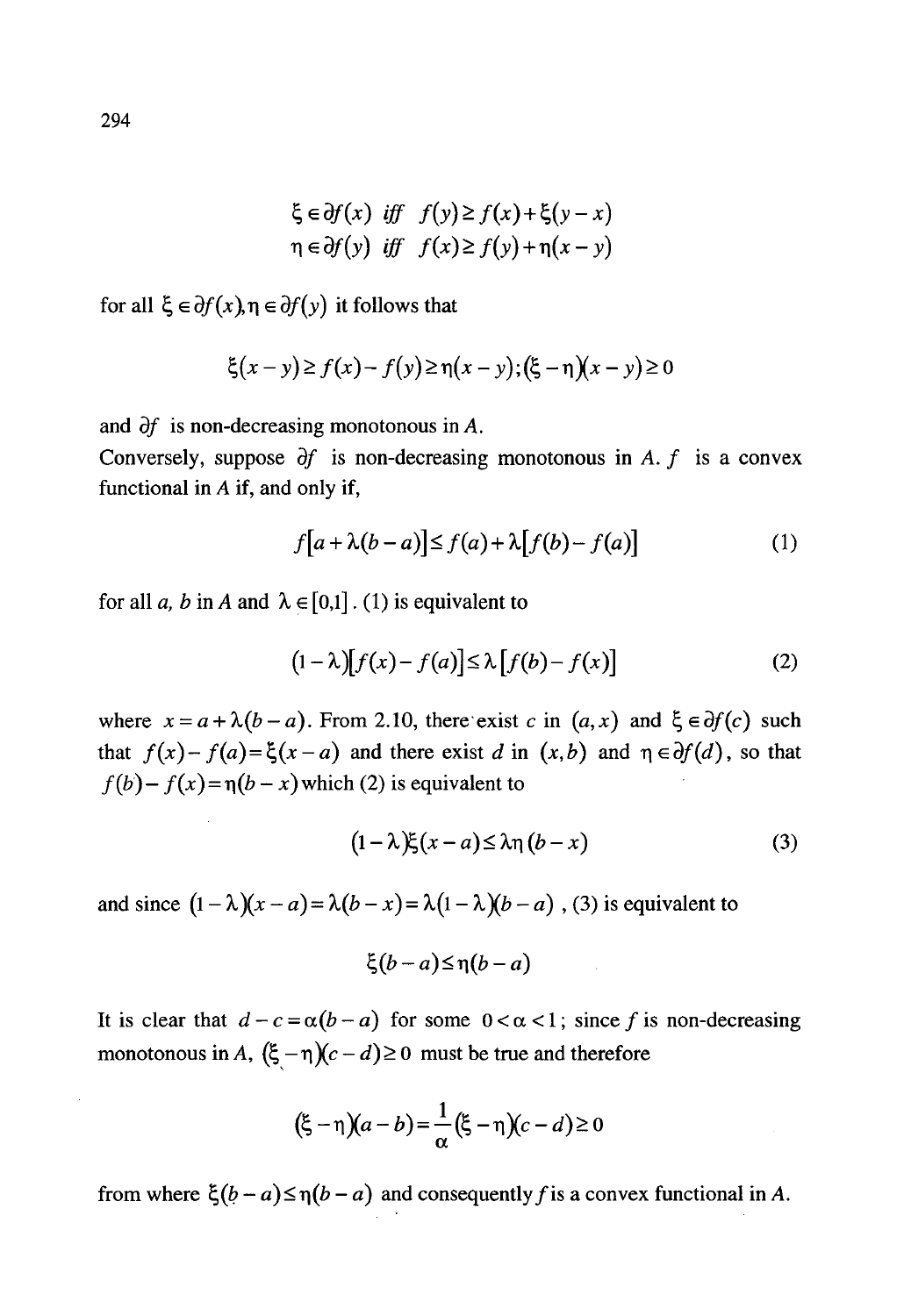The proof for a concave functional is analogous since- $f$  is convex and  $\partial(-f)(x)=-\partial f(x)$ .

**Corollary** 3.4 Let f be G-differentiable in A and  $0 \in \partial f(a)$ . If  $\partial > 0$  exists such that  $\partial f$  is non-decreasing (non-increasing) monotonous in  $B(a,\delta) \subset A$ , then  $f$  reaches a local minimum (maximum) in  $a$ .

The proof is a direct consequence of Theorem 3.3.

Finally, here are two examples. The first shows a function with Gderivative for which the Clarke's derivative does not exist, and the second shows the application of extremum conditions to a simple case.

## **Example** 3.5

Suppose  $f(x) = x \sin(1/x)$  if  $x \in (-1,1)$  and  $x \neq 0$ ;  $f(0) = 0$ . f is stable in (-1,1) and therefore G-derivable. Nevertheless, it is not locally Lipschitzian.  $\partial f(0) = [-1,1]$  while there is not derivative in the Clarke's sense at 0.

**Example 3.6** Suppose that  $f: \mathbb{R}^2 \to \mathbb{R}$  is defined by  $f(x, y) = y$ , if  $y \ge 0$  and  $f(x, y) = -y$  if  $y < 0$ . Let  $v = (v_1, v_2) \in \mathbb{R}^2$ ,  $v \neq 0$ , then  $\partial_{\nu} f(x,0) = [-|\nu_2|, |\nu_2|]$  and  $\partial f(x,0) = (0,[-1,1])$  for each  $x \in \mathbb{R}$ . As in the remaining points,  $f$  is Fréchet differentiable, we find:

$$
\partial f(x, y) = (0,1) \quad \text{if } y > 0
$$
  

$$
\partial f(x, y) = (0, [-1,1]) \quad \text{if } y = 0
$$
  

$$
\partial f(x, y) = (0,-1) \quad \text{if } y < 0
$$

Later the points that verify the necessary extremum condition are those in  $(x,0)$ . On the other hand, given  $(x_1, y_1), (x_2, y_2) \in \mathbb{R}^2$  the following is found:

$$
<\partial f(x_1,y_1)-\partial f(x_2,y_2),(x_1,y_1)-(x_2,y_2)>=
$$

0 if 
$$
y_1y_2 > 0
$$
 or  $y_1 = y_2 = 0$   
\n $2|y_1 - y_2|$  if  $y_1y_2 < 0$   
\n $\begin{vmatrix} [0,2]y_2 \end{vmatrix}$  if  $y_1 = 0, y_2 \neq 0$   
\n $\begin{vmatrix} [0,2]y_1 \end{vmatrix}$  if  $y_1 \neq 0, y_2 = 0$